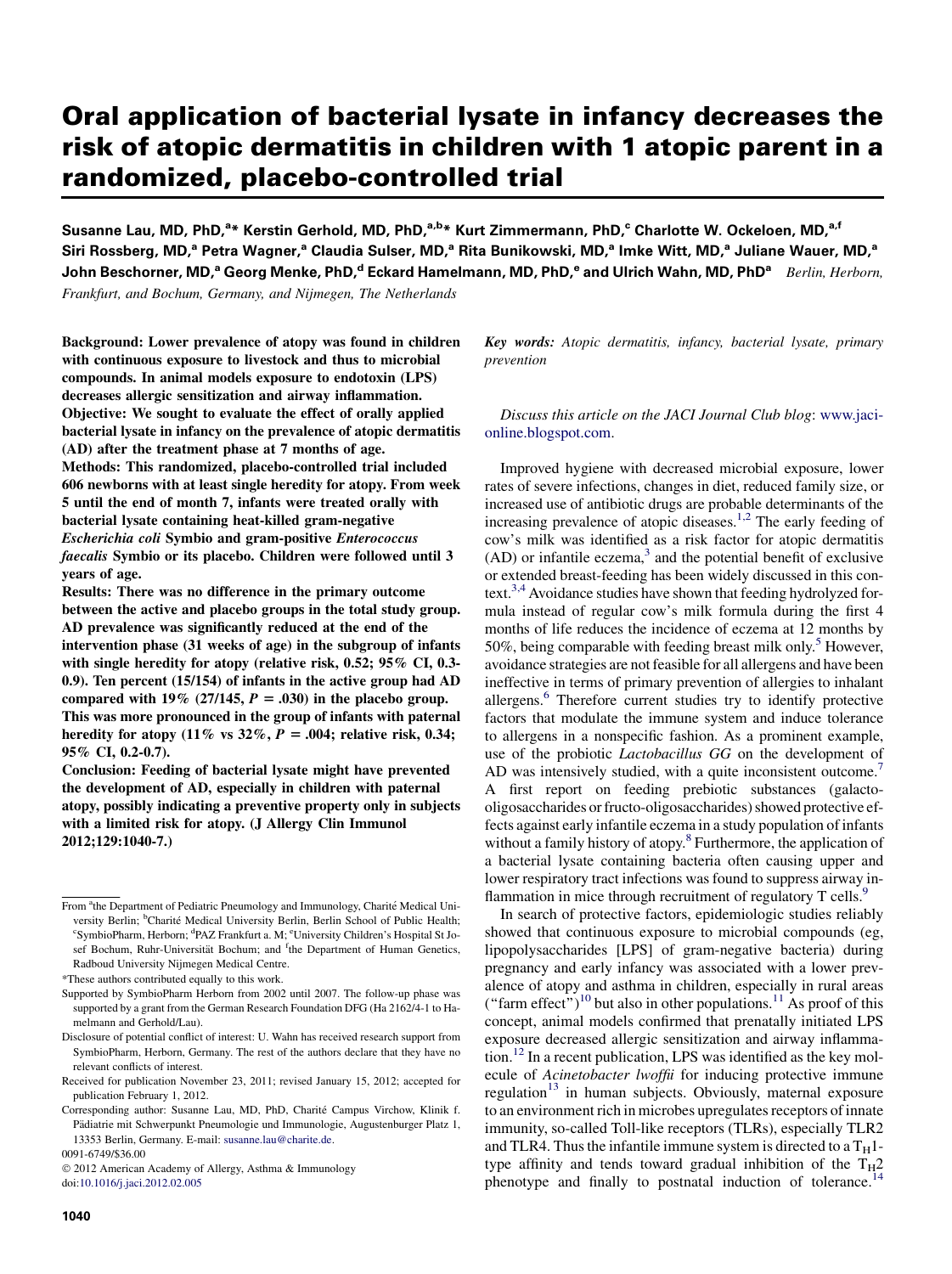| Abbreviations used                           |
|----------------------------------------------|
| AD: Atopic dermatitis                        |
| GINI: German Infant Nutritional Intervention |
|                                              |

- ITT: Intention to treat
- LPS: Lipopolysaccharides
- RR: Relative risk
- TLR: Toll-like receptor

Furthermore, in a recent birth cohort study maternal contact with farm animals and cats during pregnancy had a significantly protective effect on manifestation of AD during the first 2 years of life associated with increased gene expression of TLR5 and TLR9 in cord blood. A significant interaction between polymorphisms in TLR2, which bind particularly peptidoglycans of grampositive bacteria and prenatal cat exposure, was additionally observed.[15](#page-7-0) In light of these intriguing data, it is reasonable to mimic this protective effect of microbial exposure in an interventional approach. Therefore we hypothesized here that oral application of bacterial lysates of gram-negative and gram-positive bacteria during early infancy would significantly reduce the prevalence of atopic eczema in a high-risk population living in a nonfarming environment.

# METHODS Study population

Approximately 6000 families were informed of the present randomized, placebo-controlled trial through obstetric departments of 32 hospitals in Berlin, Hamburg, Lower Saxony, and Brandenburg within the first week after the infant's birth between May 2002 and September 2007. All visits were performed at Charité Berlin. Of 633 newborns enrolled in the screening phase, 606 could be included in the randomized, placebo-controlled trial. Inclusion criteria were healthy newborns at term, birth weight of 2500 g or greater, 1 or 2 parents with atopic disease (AD, allergic rhinitis, and/or asthma), and informed consent. In a standardized interview parents were asked for atopic and asthmatic symptoms, medication, and doctor's diagnosis by experienced physicians according to the Multicenter Allergy Study<sup>16</sup> and the German In-fant Nutritional Intervention (GINI) study.<sup>[5](#page-6-0)</sup> Exclusion criteria were antibiotic treatment or other medication after birth, lymphocytopenia or thrombocytopenia, intensive care after birth, lack of German-language knowledge, and no informed consent. The last treatment of the last patient was performed in April 2008. The study was approved by the Charité ethics committee in 2002.

## Study design

After the screening phase (visit 1, age 0-4 weeks), enrolled infants were randomized at visit 2 (age 4-5 weeks).

From week 5 until the end of month 7, infants were treated prophylactically with oral bacterial lysate (Pro-Symbioflor; SymbioPharm, Herborn, Germany) containing heat-killed nonpathogenic gram-negative E coli Symbio DSM 17252 and nonpathogenic gram-positive E faecalis Symbio DSM 16440  $(1.5-4.5 \times 10^{7} \text{ bacteria/mL})$  with a daily dosage of  $3 \times 0.7 \text{ mL}$ . Ten drops of the solution were administered to the infants with a spoon 3 times a day. The autolysate was obtained after heat treatment of the bacterial cultures and contained immunologically active compounds of the bacteria, such as the cell wall, but could no longer replicate. Compliance was estimated by weighing the bottles containing the study medication when parents returned them at the clinic visits. Children were followed until 3 years of age without unmasking the groups [\(Fig 1\)](#page-2-0).

The primary outcome was the prevalence of AD at the end of the prophylactic treatment period at 7 months of age. AD was clinically assessed by using a score according to the method of Hanifin and Rajka<sup>[17](#page-7-0)</sup> adapted for

infants. The diagnosis for AD was made if infants showed a typical itchy rash at flexural/extensor sites, in the face, or both and dryness of the skin for more than 6 weeks. Five hundred twenty-six healthy infants with at least 1 atopic parent completed the study to 7 months of age as per the protocol (completed intervention phase), and 487 children were followed until 3 years of age (completed follow-up phase) ([Fig 2](#page-2-0)).

Infants were seen for clinical examination by a pediatrician during the intervention phase at the ages of 13, 21, and 31 weeks (end of the intervention phase). In the follow-up phase participants were seen for additional visits at 1, 2, and 3 years of age. Clinical visits were comprised of a physical examination, which included obtaining the Scoring Atopic Dermatitis score<sup>[18](#page-7-0)</sup> if signs of AD were present. Furthermore, a detailed questionnaire asked about breastfeeding duration, number of siblings, pet keeping, smoking, and adverse events. At 5 and 31 weeks of age, blood cell counts and liver enzyme and creatinine levels were measured for safety data. Furthermore, specific serum IgE levels to 6 food allergens (cow's milk, hen's egg, wheat, peanut, soya, and cod fish) and 7 inhalant allergens (cat dander, dog dander, Dermatophagoides pteronyssinus, birch, grass, mugwort, and Cladosporium herbarum; fx5, sx1; Phadia, Freiburg, Germany) and total IgE levels were measured at the ages of 5 and 31 weeks and 1, 2, and 3 years. Stool samples for analyses of gut flora were collected during the intervention phase. Furthermore, detailed immunologic and genetic analyses were performed, and dust samples were collected to analyze allergen and endotoxin contents. In this publication only data on the primary end point, specific sensitization, and AD prevalence at the age of 1, 2, and 3 years will be shown.

The study was registered as a randomized, controlled trial (ISRCTN60475069: ''Prophylaxis of atopic and allergic manifestations and activation or modulation of the immune system by Pro-Symbioflor<sup>®</sup> treatment in newborns/small children from pre-disposed atopic parents'').

## Randomization and masking

Participants were assigned to the study groups by using simple randomization. This was done centrally at SymbioPharm, giving every participant a randomization number in ascending order according to the date of appearance at the study site. Allocation concealment was provided. A sealed emergency envelope enclosing the treatment information for each participant was stored at the study center. Investigational products were manufactured, labeled, and packed through SymbioPharm in accordance with the German Pharmaceuticals Act (AMG). Bottles were filled in fully randomized order, and blinding was complete for the study personnel. Placebo contained lactose monohydrate (4.9 mg/mL), sodium chloride (8.8 mg/mL), magnesium chloride (0.608 mg/ mL), calcium chloride (0.076 mg/mL), potassium chloride (0.133 mg/mL), magnesium sulfate (0.779 mg/mL), and aqua destillata (998.2 mg/mL). Unblinding was performed in November 2010.

### Assessment of compliance

Study medication was distributed at every visit from week 5 to week 31. Parents were instructed about the doses and the regular intake. Used bottles were collected and checked for correct intake (weight of bottles). Compliance was similar in both groups. Average intake of the study medication was greater than 95% of recommended doses.

## **Statistics**

Intention-to-treat (ITT) analysis was performed. Missing observations in early discontinued children were imputed by combining the last-valuecarried-forward approach with a worst AD prevalence estimate approach using the placebo AD prevalence in completers as the relevant ratio for healthy discontinued children. AD prevalence was tested with the Fisher exact test (global  $\alpha = .05$ ) in the active and placebo groups for efficacy in the total study population and in prespecified subgroups according to atopy heredity. Rightcensored cumulative hazard curves were constructed, mean survival times were estimated, and intervention groups were tested for efficacy through Mantel log-rank tests. Survival analysis was carried out by estimating the Kaplan-Meier $19$  product limit estimator from the life-time table. The average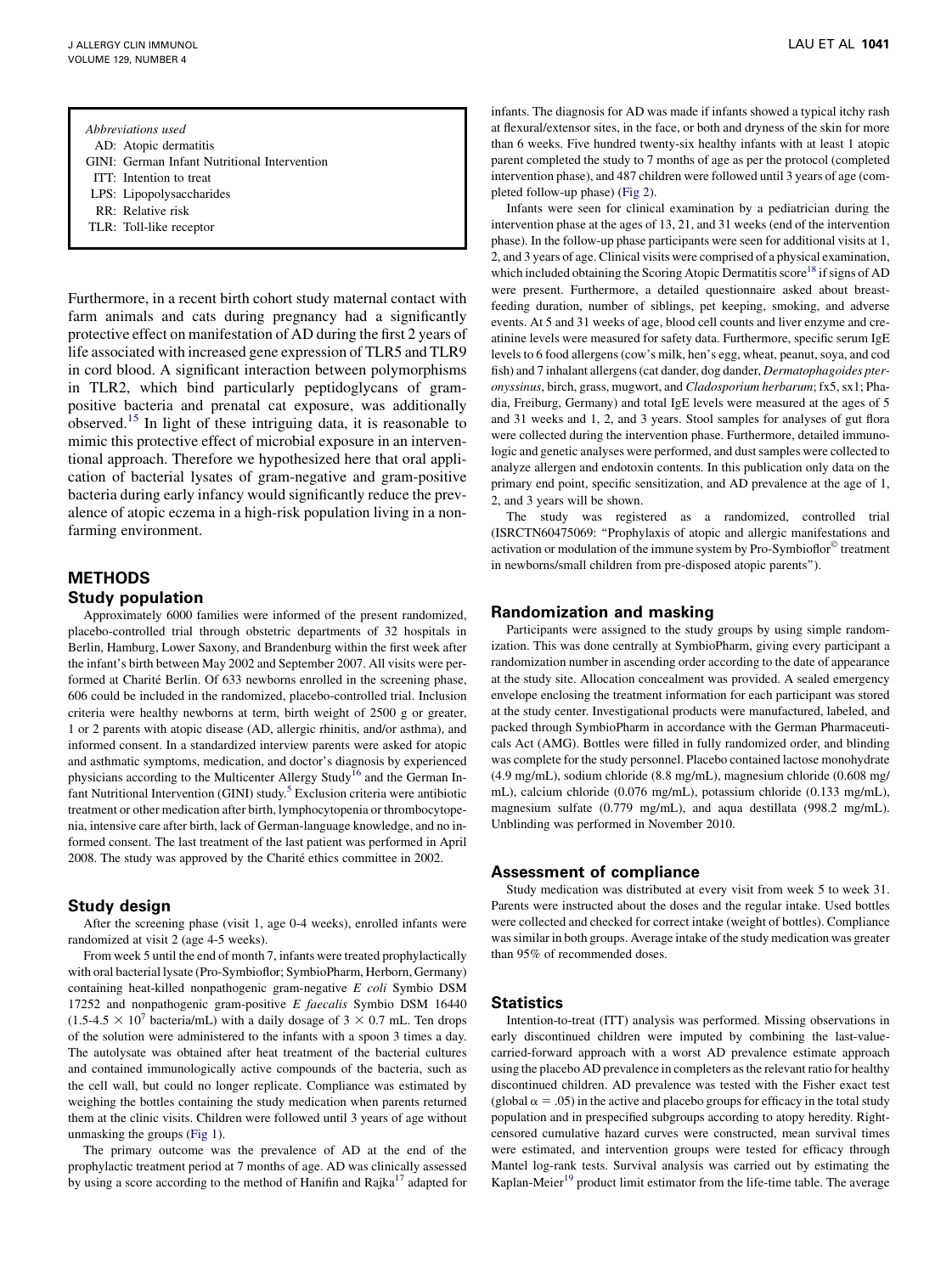<span id="page-2-0"></span>

FIG 2. Flow chart of study participants (light gray, intervention phase; green, follow-up phase).

survival time was estimated from the Kaplan-Meier survivor function, and confidence limits were estimated by using the Greenwood formula.

## Sample size estimation with modifications caused by interim analysis

Specifying the type I error to an  $\alpha$  value of .05 and the type II error to a  $\beta$ value of .20 (study power, 0.80), the number of children required was estimated before the study as  $2 \times 220$  planned evaluable subjects. The withdrawal rate was assumed to be 12%, and therefore the planned number of randomized subjects was set at  $2 \times 250$ . In September 2005 (ie, 3 years after study onset), it was mutually agreed between the Federal Institute for Drugs and Medical Devices and SymbioPharm to conduct an interim efficacy

evaluation (milestone: randomized until March 9, 2005, and intervention finished). A revision of sample estimation was first carried out and fixed by amendment to the trial protocol to compensate for multiplicity of type I error. On the basis of an  $\alpha$  adjustment, the revised sample sizes were evaluated as follows<sup>20</sup>: local significance level of interim analysis was an  $\alpha_{\text{adj}}$  value of .0150; local significance level of final analysis was an  $\alpha_{\text{adj}}$  value of .0418 with a global  $\alpha$  value of .05; required number of evaluable subjects was 2  $\times$ 282; and required number of subjects to be randomized to cover for 12% prematurely discontinued was  $2 \times 316$ . The ethics committee agreed to the changes, and randomization into the study was likewise conducted.

Statistical analysis was performed with SYSTAT version 13 (SYSTAT Software, Inc, Chicago, Ill) and SAS version 9.2 (SAS Institute, Inc, Cary NC) software.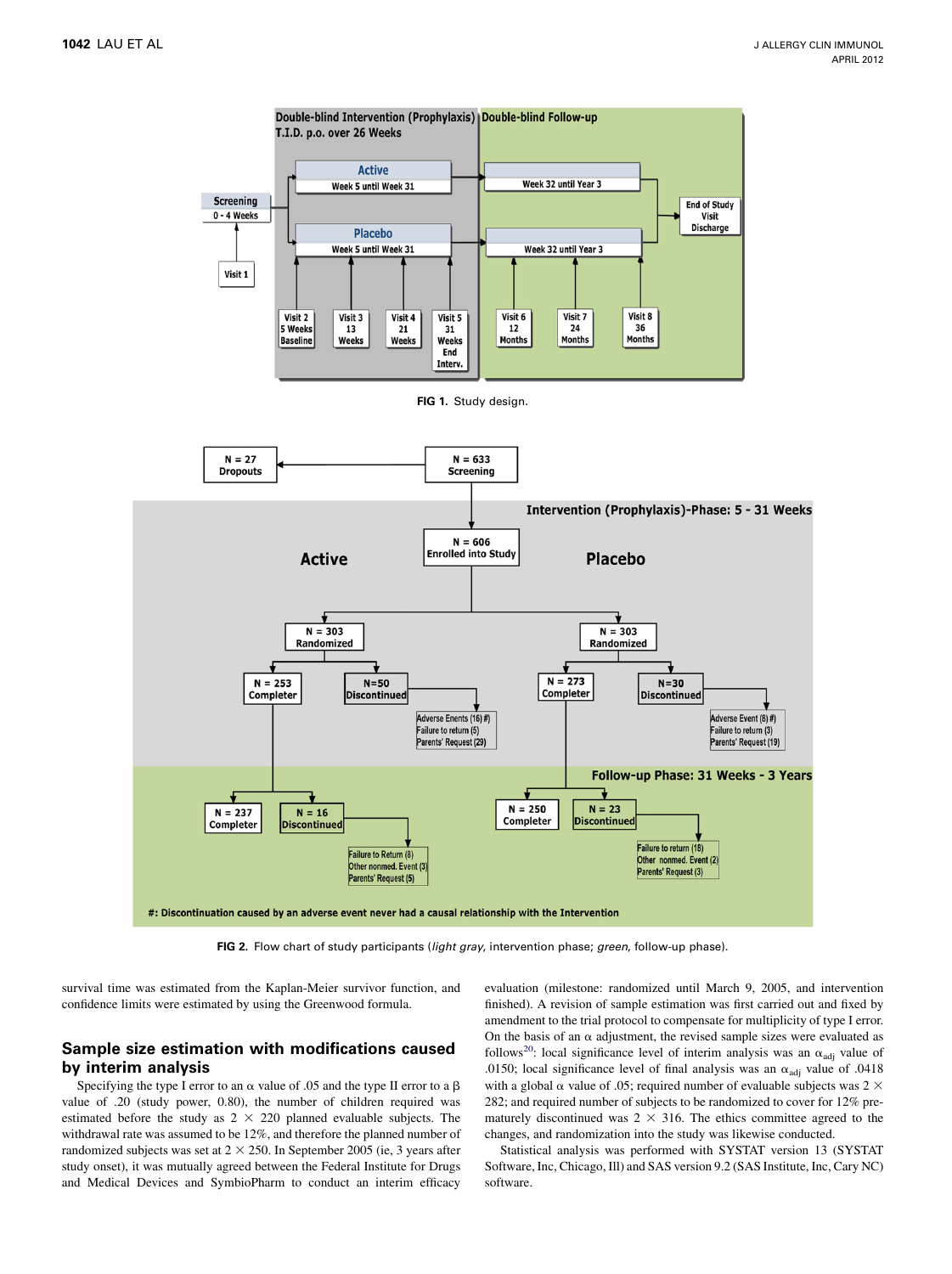#### Role of the funding source

SymbioPharm was involved in the study plan but had no influence on the analyses and interpretation of data. Only Kurt Zimmermann from the research department was involved in the writing of the manuscript.

### RESULTS

The study medication was safe and well tolerated by the infants. The most frequently reported possibly related adverse events were abdominal pain (0.8% in both treatment groups), diarrhea (7.5% in the active and 7.4% in the placebo groups), and flatulence (0.1% in both treatment groups). Severe gastrointestinal complaints, such as hemorrhagic colitis or intussusception, were not reported. Reports of adverse events were similar in both treatment groups. In the treatment and placebo groups 2951 versus 2925 adverse events were reported, respectively. In the active 73 and in the placebo group 74 severe adverse events were reported; none of them was assessed as related to the study medication. Severe adverse events were pneumonia, pleural effusion, dehydration caused by viral gastroenteritis, febrile seizures, urinary tract infection, wheezy bronchitis with oxygen supplementation, and allergic purpura.

The dropout rate during the treatment phase was 80 (13%) of 606 for the whole study group and was higher in the active group (50 [18%] of 303) compared with the placebo group (30 [10%] of 303). In the follow-up phase another 6.8% (16/237) in the active group and another 9.2% (23/250) in the placebo group did not complete the follow-up [\(Fig 2](#page-2-0)).

Table I shows the baseline characteristics of both treatment groups, which were similar also if performing subgroup analyses (data not shown). A total of 526 infants completed the study to 7 months of age (completed the intervention phase per protocol) and 487 children to 3 years of age (completed the follow-up phase) [\(Fig 2](#page-2-0)). At all time points of the intervention and followup periods, there was no difference in the adverse event prevalence between the active and placebo groups among the total study group (ITT; [Fig 3](#page-4-0) and [Tables II and III](#page-4-0)). At the end of 7 months, 114 of 606 infants had adverse events (19% at the end of the intervention phase). The incidence rate between 5 and 13 weeks of age was 39 (3%) of 606, that between 13 and 21 weeks of age was 41 (7%) of 567, and that between 21 and 31 weeks of age was 34 (7%) of 526. In the group of children with maternal or double-positive history for atopy, there was no difference between active and placebo treatment at any time [\(Table II\)](#page-4-0).

However, there was a significant difference in AD prevalence at the end of the treatment period (31 weeks of age) in the subgroup of infants with single heredity for atopy ([Fig 4](#page-5-0) and [Tables II and](#page-4-0) [III](#page-4-0)). While 10% of infants in the active group had AD (15/154, ITT analysis), 19% (27/145,  $P = .030$ ) had AD in the placebo group (relative risk [RR], 0.52; 95% CI, 0.3-0.9). This was even more pronounced in the group of infants with only paternal heredity for atopy (11% vs 32%,  $P = .004$ ), showing a reduction of the RR for AD of almost 70% (RR, 0.34; 95% CI, 0.2-0.7; [Tables II](#page-4-0) [and III](#page-4-0)). In this subgroup the significantly different prevalence rates were also observed after the intervention phase at 1 year of age  $(P = .020)$  and remained borderline until the end of the follow-up phase. In the ITT analysis, 11 children with single heredity or 5 with paternal heredity had to be treated with the study medication to prevent 1 case of AD [\(Table III\)](#page-5-0). Mean survival times without eczema at the end of the treatment phase were 34.8 weeks in the active group and 34.3 weeks in the placebo

|  |  | <b>TABLE I.</b> Baseline characteristics of both treatment groups |  |  |  |  |  |
|--|--|-------------------------------------------------------------------|--|--|--|--|--|
|--|--|-------------------------------------------------------------------|--|--|--|--|--|

| Active group<br>$(n = 303)$ | Placebo group<br>$(n = 303)$ |
|-----------------------------|------------------------------|
| $5.1(4.6-5.7)$              | $5.1(4.6-5.7)$               |
| 161 $(53.1\%)$              | 152 (50.2%)                  |
| 3480 (3140-3780)            | 3480 (3230-3800)             |
| $40(39-40)$                 | 40 (38-40)                   |
| 75 (24.8%)                  | $76(25.1\%)$                 |
| $1(1-1)$                    | $1(1-1)$                     |
|                             |                              |
| 122                         | 110                          |
| 22                          | 28                           |
| 5                           | 3                            |
|                             |                              |
|                             | $\mathbf{1}$                 |
|                             |                              |
| 81 (26.7%)                  | 73 (24.1%)                   |
| 75 (24.8%)                  | 66 (21.8%)                   |
| 71 (23.4%)                  | 74 (24.4%)                   |
| 102 (33.7%)                 | 91 (30.1%)                   |
|                             |                              |
| 148 (48.8%)                 | 157 (51.8%)                  |
| 154 (50.8%)                 | 143 (47.9%)                  |
| 79 (26.1%)                  | 85 (28.1%)                   |
| 75 (24.8%)                  | 60(19.8%)                    |
| $2(0.7\%)*$                 | $1(0.3\%)\dagger$            |
|                             |                              |

\*Family history of atopy was unknown for 1 father but known for the second father. Family history of atopy was unknown for the father.

group ( $P = .035$ ) among the children with single atopic family history for atopy [\(Table IV\)](#page-6-0). For children with atopic fathers, the mean survival times were 31.7 and 30.6 weeks at the end of the treatment phase ( $P = .003$ ) and 135 and 114 weeks at the end of the follow-up phase ( $P = .003$ ), respectively.

The treatment effect was strongest for infants with a single parent with allergic rhinitis ( $P = .001$ , data not shown). If allergic asthma was present in a single parent, the effect was significant but weaker ( $P = .040$ ). No effect was seen if a parent had AD or a combination of atopic symptoms. In the subgroup with paternal atopy only, less parental eczema was reported than in the other subgroups (13% compared with 37% in the group with double heredity and 26% in the group with maternal heredity).

There was no difference in specific serum IgE levels between the intervention and placebo groups at any time (total study group). One hundred twenty-one infants in the placebo group and 114 infants in the active group showed increased levels of serum IgE to food allergens, whereas 3 infants in the placebo group and 4 in the active group already were found to have increased levels of serum IgE to inhalant allergens at the age of 7 months. The most frequent sensitizations observed at the end of the treatment phase were against cow's milk, hen's egg, and peanut. The median total IgE concentration in serum was 5 kU/L for both treatment groups at age 7 months ( $P = .824$ ), 10.0 kU/L in the active group and 9.1 kU/L in the placebo group ( $P = .596$ ) at age 24 months, and 24.3 versus 22.9 kU/L at age 36 months ( $P = .283$ ). In the group with single heredity for atopy, only at age 36 months was there a significant difference between the active and placebo groups (11.8 vs 17.9 kU/L,  $P = .016$ ).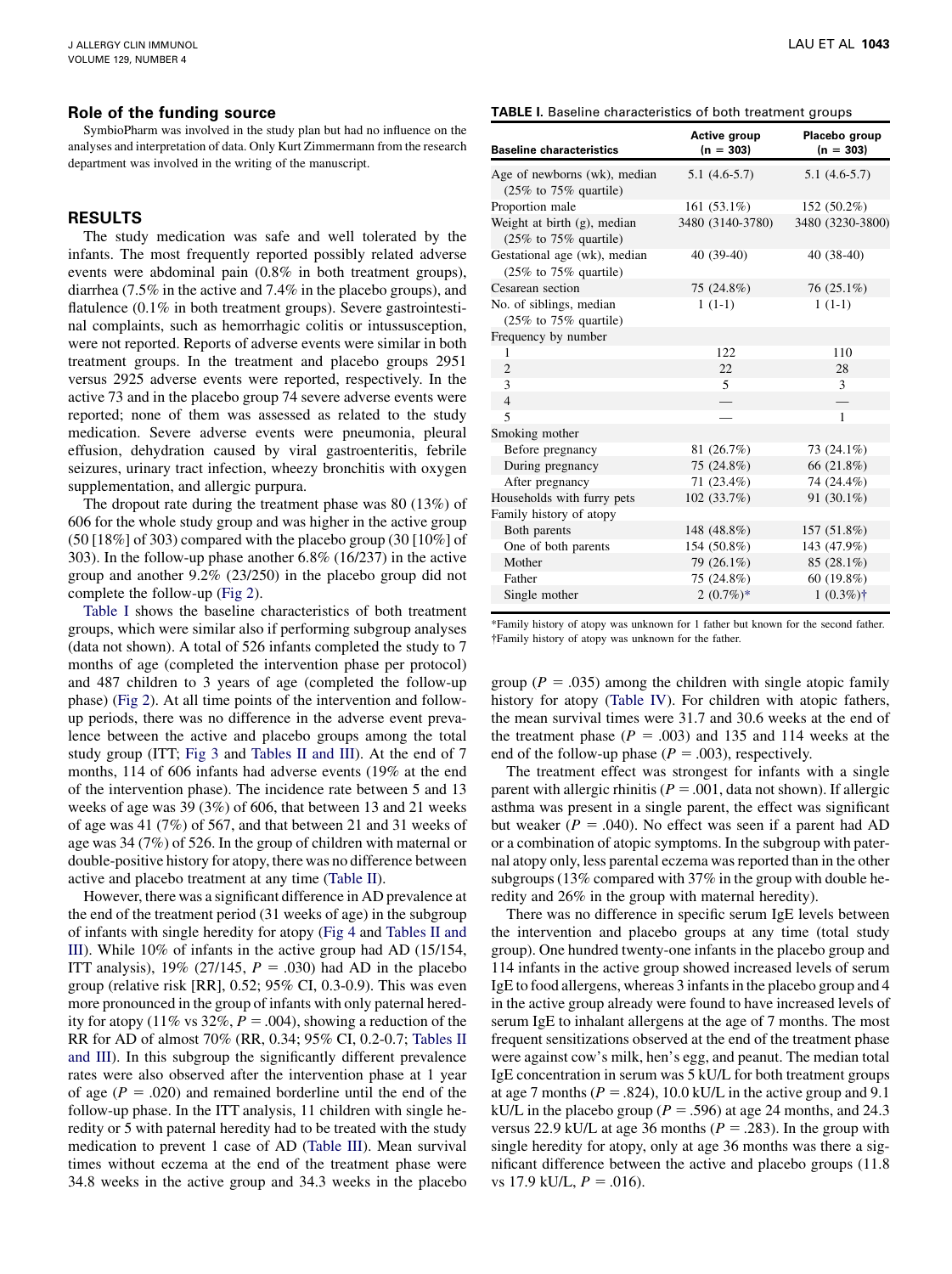<span id="page-4-0"></span>

FIG 3. Total study group with double and single parental heredity ( $n = 606$ ): eczema-free survival rates in the active and placebo intervention groups up to 3 years of life (ITT evaluation).

| <b>TABLE II</b> . AD prevalences in the ITT population ( $n = 303$ in the active group and $n = 303$ in the placebo group) |  |  |  |
|----------------------------------------------------------------------------------------------------------------------------|--|--|--|
|----------------------------------------------------------------------------------------------------------------------------|--|--|--|

|                         |                  |     |                          |       | Intervention phase | Follow-up phase                  |       |       |       |
|-------------------------|------------------|-----|--------------------------|-------|--------------------|----------------------------------|-------|-------|-------|
|                         | Visit            |     | $\overline{2}$           | 3     | 4                  | $5*$                             | 6     | 7     | 8     |
| Atopy heredity          | Age of life      |     | 5 wk                     | 13 wk | 21 wk              | 31 wk                            | 12 mo | 24 mo | 36 mo |
| Study group or subgroup | <b>Treatment</b> | No. |                          |       |                    | Atopic dermatitis prevalence (%) |       |       |       |
| Total study group       | Active           | 303 | 0.0                      | 6.3   | 13.9               | 17.2                             | 21.5  | 27.7  | 29.4  |
|                         | Placebo          | 303 | 0.0                      | 6.6   | 12.9               | 20.8                             | 23.1  | 28.7  | 32.0  |
|                         | P value          |     | $\overline{\phantom{0}}$ | 1.000 | .811               | .300                             | .696  | .857  | .538  |
| Double                  | Active           | 148 | 0.0                      | 8.1   | 18.9               | 24.3                             | 29.1  | 37.2  | 39.2  |
|                         | Placebo          | 157 | 0.0                      | 10.2  | 16.6               | 22.9                             | 24.8  | 31.8  | 35.7  |
|                         | $P$ value        |     |                          | .558  | .653               | .789                             | .440  | .338  | .555  |
| Single                  | Active           | 154 | 0.0                      | 4.5   | 8.4                | 9.7                              | 13.6  | 18.2  | 19.5  |
|                         | Placebo          | 145 | 0.0                      | 2.8   | 9.0                | 18.6                             | 21.4  | 25.5  | 27.6  |
|                         | $P$ value        |     |                          | .543  | 1.000              | .031                             | .093  | .160  | .103  |
| Maternal                | Active           | 79  | 0.0                      | 6.3   | 8.9                | 8.9                              | 12.7  | 17.7  | 20.3  |
|                         | Placebo          | 85  | 0.0                      | 4.7   | 4.7                | 9.4                              | 14.1  | 20.0  | 23.5  |
|                         | $P$ value        |     | $\qquad \qquad -$        | .739  | .357               | 1.000                            | .822  | .842  | .707  |
| Paternal                | Active           | 75  | 0.0                      | 2.7   | 8.0                | 10.7                             | 14.7  | 18.7  | 18.7  |
|                         | Placebo          | 60  | 0.0                      | 0.0   | 15.0               | 31.7                             | 31.7  | 33.3  | 35.0  |
|                         | $P$ value        |     | $\qquad \qquad -$        | .503  | .271               | .004                             | .022  | .072  | .047  |

The Fisher exact test (confirmative at visit 5 only) was used for contingency of AD prevalence and treatment in the total study group and pertinent subgroups according to parental heredity.

\*Boldfaced figures denote results in the primary outcome at the end of 31 weeks' intervention.

## **DISCUSSION**

This study reports on an intervention with orally applied bacterial lysates in human subjects for primary prevention of atopic eczema in infancy. Unfortunately, we found no difference between the active and placebo groups for the whole study population. However, in a subgroup with single heredity for atopy, a significant effect was observed, which was most pronounced for infants with atopic fathers. The effect seems to be consistent also at 1 year of age, and there is still a borderline significance at 2 and 3 years of age. The baseline characteristics in this subgroup show no significant difference from the 2 main treatment groups; therefore confounding seems unlikely. However, data from subgroup analyses have to be interpreted with caution. The authors

were aware of significant limitations of subgroup analyses in clinical trials. Thus subgroups were only defined because of known important differences in AD prevalence in infants of parents with distinct atopy states.<sup>[21](#page-7-0)</sup>

The classification for family history for atopy was done in a standardized interview by using validated questions from the Multicenter Allergy Study<sup>[16](#page-7-0)</sup> and the GINI study<sup>5</sup> asking for symptoms, antiallergy and antiasthma therapy, and doctor's diagnosis by an experienced study doctor. If parental atopy was not clear, families were not included; therefore misclassification of the main inclusion criterion is unlikely.

The dose of 2.5 to 5.0 ng of LPS/kg body weight was shown to be effective in very recent rat experiments. In the sera of animals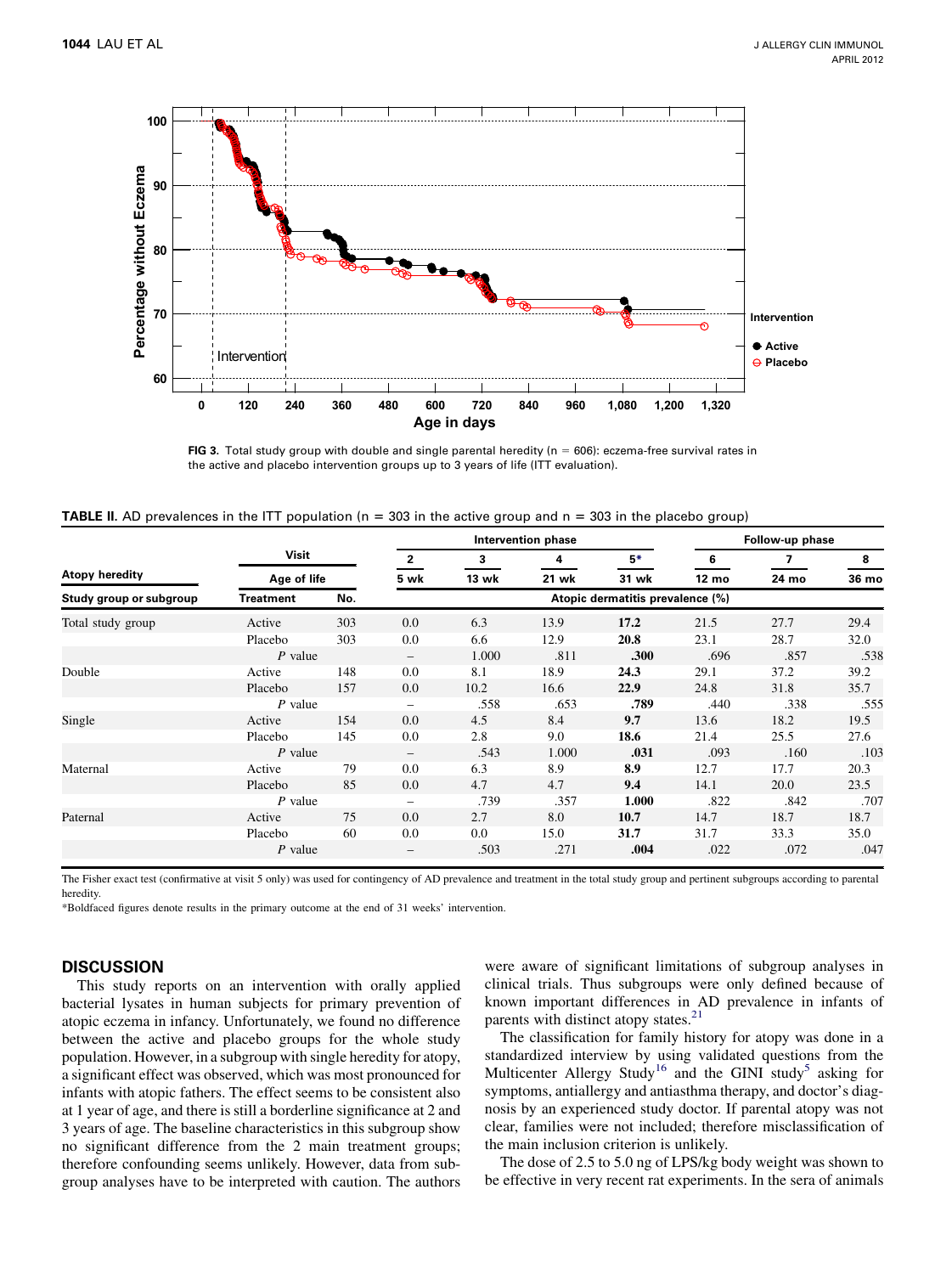|                          |                         | Prevalence at end of intervention<br>phase (age 31 wk) |         |               |         |                 |                      |  |
|--------------------------|-------------------------|--------------------------------------------------------|---------|---------------|---------|-----------------|----------------------|--|
|                          | Atopy heredity          | Active group                                           |         | Placebo group |         | RR              | <b>NNT</b>           |  |
| <b>Evaluation</b>        | Study group or subgroup | AD                                                     | Healthy | AD            | Healthy | RR (95% CI)*    | <b>NNT (95% CI)*</b> |  |
| <b>ITT</b>               | Total study group       | 52                                                     | 251     | 63            | 240     | $0.83(0.6-1.1)$ | $27.5(10.1-10^6)$    |  |
|                          | Double                  | 36                                                     | 113     | 36            | 123     | $1.07(0.7-1.6)$ | 65.8 $(12.6-10^6)$   |  |
|                          | Single                  | 15                                                     | 138     | 27            | 116     | $0.52(0.3-0.9)$ | $11.0(5.9-89.4)$     |  |
|                          | Maternal                |                                                        | 71      | 8             | 75      | $0.93(0.4-2.5)$ | $150.6(10.4-10^6)$   |  |
|                          | Paternal                | 8                                                      | 67      | 19            | 41      | $0.34(0.2-0.7)$ | $4.8(2.9-13.7)$      |  |
| Per protocol (completed) | Total study group       | 40                                                     | 213     | 55            | 218     | $0.78(0.5-1.1)$ | $23.1(9.2-10^6)$     |  |
|                          | Double                  | 30                                                     | 95      | 32            | 114     | $1.10(0.7-1.7)$ | 48.0 $(12.5-10^6)$   |  |
|                          | Single                  | 9                                                      | 118     | 23            | 103     | $0.39(0.2-0.8)$ | $9.0(5.2-32.5)$      |  |
|                          | Maternal                | 5                                                      | 56      | 6             | 66      | $0.98(0.3-3.1)$ | 732 $(10.5-10^6)$    |  |
|                          | Paternal                | 4                                                      | 62      | 17            | 37      | $0.19(0.1-0.5)$ | $3.9(2.6-8.5)$       |  |

## <span id="page-5-0"></span>TABLE III. RR for ITT and per-protocol groups (completed treatment and follow-up phase) stratified for atopic family history

\*Ninety-five percent confidence limits.



FIG 4. Single parental heredity subgroup (either in the mother or the father,  $n = 296$ ): eczema-free survival rates in the active and placebo intervention groups up to 3 years of life (ITT evaluation).

that received the bacterial lysate in addition to ovalbumin sensitization, the levels of allergen-specific IgE and IgG were significantly reduced compared with those seen in animals that were not exposed to the bacterial lysate. This was accompanied by an increased cytokine production of IL-10.<sup>[22](#page-7-0)</sup> The dose of the combined bacterial lysate we applied had previously been proved safe in infancy. During the last 40 years, several thousand infants and children have been treated with the product as one approach used in complementary medicine for complaints such as irritable bowel disease or recurrent upper airway infections. However, no studies in infancy and childhood had been conducted. The length of intervention was a compromise between compliance of parents and the assumption that the incidence of AD is highest in the first 6 months of life. $^{23}$  However, it is possible that a longer treatment phase or a higher dose given to children with maternal heredity or double-positive heredity for atopy would have been more efficient in the prevention of infantile eczema.

The nonpathogenic inactivated strains of gram-positive  $E$  faecalis and gram-negative E coli (Pro-Symbioflor) were expected mainly to modulate the gut-associated lymphoid tissue, which

is known to play a crucial role in development of allergic sensitization and disease in infancy. $24$  Briefly, the pathogen-associated molecular patterns lipoteichoic acid and LPS, cell-wall components of respective gram-negative and gram-positive bacteria, activate the innate immune system through their receptors TLR2 and TLR4; therefore they initiate production of proinflammatory cytokines, such as TNF- $\alpha$  and IL-12, and favor T<sub>H</sub>1 responses of the adaptive immune system.<sup>[25,26](#page-7-0)</sup> Previous studies in animal models found that systemic LPS application prevented subsequent allergen-induced sensitization and airway inflammation in an IL-12–dependent manner through induction of a general shift toward unspecific  $T_H$ 1-type immune responses, thus de-creasing the susceptibility for sensitization to allergens.<sup>[27](#page-7-0)</sup> However, in the colon TLR2 and TLR4 expression is low. In human subjects intestinal epithelial cells of the small intestine show a polarized pattern of TLR expression. The bacterial lysate used in the prophylactic treatment can activate TLR4 on the basolateral surface, whereas the activation of TLR2 remains uncertain because it has only been shown on the apical and basolateral surfaces of follicle-associated epithelial cells in mice. $^{28}$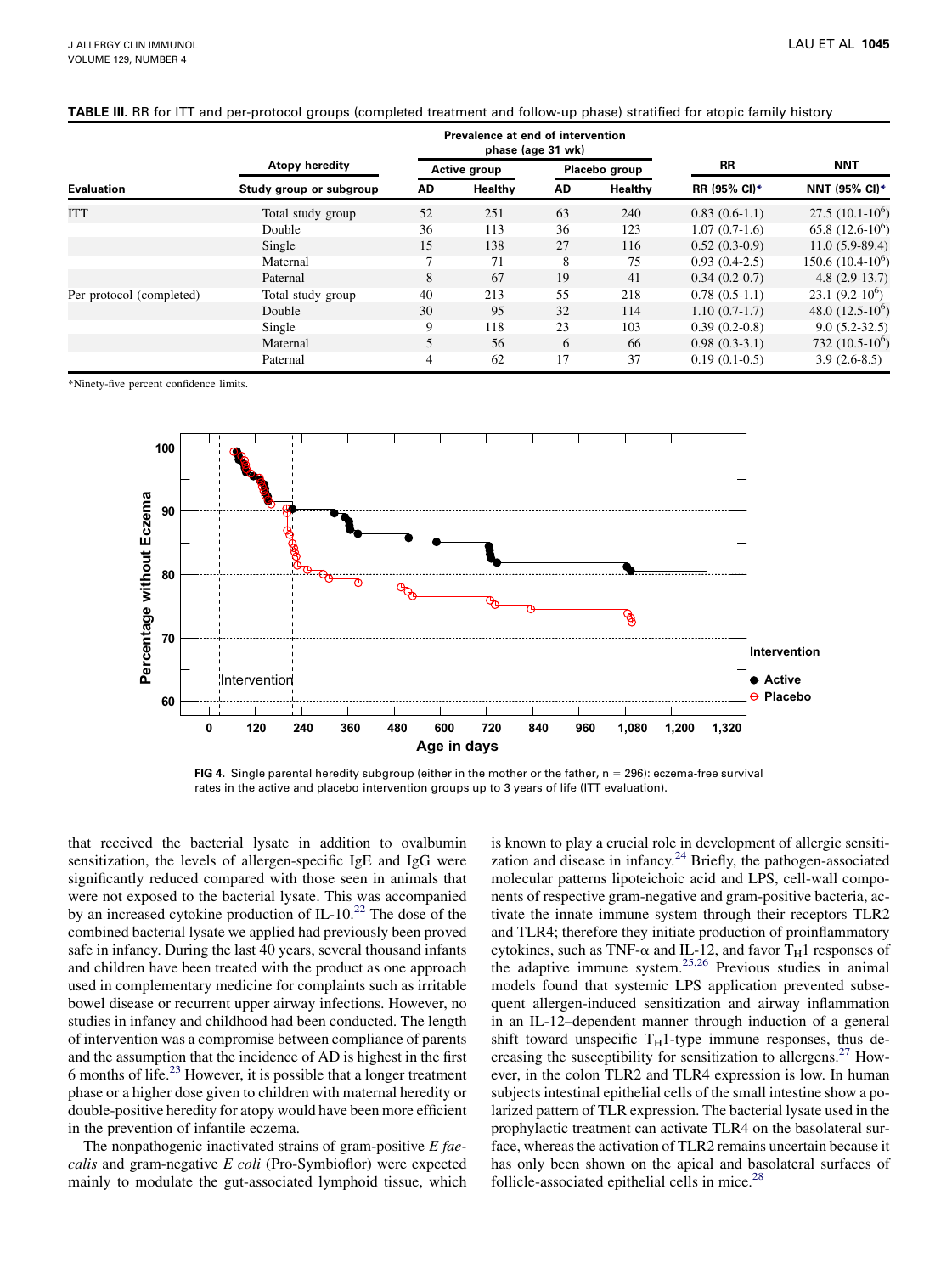#### <span id="page-6-0"></span>TABLE IV. Eczema-free survival time in weeks (ITT evaluation)

|                   |              |     | Eczema-free survival time (wk; ITT evaluation) |         |                          |         |  |  |
|-------------------|--------------|-----|------------------------------------------------|---------|--------------------------|---------|--|--|
| Atopy heredity    | Intervention | No. | End of intervention (31 wk)                    |         | End of follow-up $(3 y)$ |         |  |  |
|                   |              |     | <b>Mean (95% CI)</b>                           | P value | <b>Mean (95% CI)</b>     | P value |  |  |
| Total study group | Active       | 303 | 33.8 (33.0-34.6)                               | .290    | 144.5 (137.0-151.9)      | .502    |  |  |
|                   | Placebo      | 303 | 33.6 (32.8-34.4)                               |         | 141.7 (134.1-149.3)      |         |  |  |
| Double            | Active       | 148 | 28.7 (27.8-29.7)                               | .794    | 130.2 (118.6-141.8)      | .517    |  |  |
|                   | Placebo      | 157 | 28.8 (27.8-29.8)                               |         | 137.1 (131.1-143.2)      |         |  |  |
| Single            | Active       | 154 | 34.8 (33.9-35.7)                               | .035    | 136.6 (129.5-143.7)      | .096    |  |  |
|                   | Placebo      | 145 | 34.3 (32.6-35.9)                               |         | 126.3 (121.4-131.2)      |         |  |  |
| Mother            | Active       | 79  | $34.8(33.5-36.1)$                              | .919    | 137.6 (128.1-147.2)      | .624    |  |  |
|                   | Placebo      | 85  | 35.3 (34.3-36.3)                               |         | 134.8 (125.1-144.4)      |         |  |  |
| Father            | Active       | 75  | $31.7(30.8-32.6)$                              | .003    | 135.3 (125.0-145.6)      | .026    |  |  |
|                   | Placebo      | 60  | 30.6 (29.4-31.7)                               |         | 114.4 (98.9-129.8)       |         |  |  |

Values are presented as means and 95% CIs, where shown.

It has been previously reported that infants with eczema during the first 18 months of life show less diversity in fecal microbiota shortly after birth, especially a decreased presence of  $E$  faecalis.<sup>[29](#page-7-0)</sup> One might assume that the postulated immune-modulating effect on the gut-associated lymphoid tissue in our intervention trial was not strong enough, especially because no colonization could be achieved by bacterial lysates. However, in the subgroup with single heredity for atopy, particularly with paternal allergic rhinitis, a significant effect was observed, although only if no parental eczema was present. Pathophysiologically, it remains unclear why maternal and paternal genetic backgrounds seem to result in different intervention effects on the development of atopic diseases in children. In the group of children with paternal atopy, less parental eczema was reported than in the other subgroups, obviously increasing the chance of a successful intervention addressing the immune system rather than skin-specific barrier dysfunction. Our explanation would be that the weaker the genetic background for eczema, the more successful the intervention. Observational studies have found maternal atopy to be a stronger risk factor for allergic sensitization and development of AD in children than paternal atopy. This might be attributed to programming of the fetal immune system in  $u \neq e^{30}$  $u \neq e^{30}$  $u \neq e^{30}$  The development of the fetal immune system is guided by parental genetics but even more by interactions with the maternal immune system at the placental barrier. Maternal-fetal interactions are affected by the maternal genetic state and the actual presence of an atopic disease in the mother,<sup>[31](#page-7-0)</sup> potentially delaying fetal lymphoproliferation,<sup>32</sup> as well as by various behavioral and environmental factors, such as the mother's nutrition<sup>30</sup> or smoking status<sup>[33](#page-7-0)</sup> during pregnancy. Therefore interventional approaches have to be strong enough to counteract programming of the fetal immune system based on parental genetic background and the specific immunologic milieu in utero. Accordingly, it is not unlikely that the intervention used in this trial might be successful only in terms of prevention in a population with single or paternal atopy, especially with allergic rhinitis and without eczema. Also in the GINI study the partially hydrolyzed formula was not effective in the group of infants with a parental history of eczema, whereas it was preventive in the group of children with a parental history of allergic airway disease.<sup>5</sup> Furthermore, other exposure variables, such as number of siblings,<sup>1</sup> entrance to day care,<sup>[34](#page-7-0)</sup> and early infections,<sup>[35](#page-7-0)</sup> might play a role in the development of atopic eczema and allergic airway disease. However, there was no difference for these variables between the active and placebo groups (data only partly shown).

Mechanisms involved in the prevention of AD through our study medication will be analyzed soon.

In addition to trials on hydrolyzed formula targeting early allergen avoidance<sup>5</sup> and the application of lactobacilli or bifido-bacteria or prebiotic oligosaccharides<sup>[7,8](#page-7-0)</sup> targeting the gut flora and thus potentially changing early immune regulation, the results of this trial might contribute to a new approach to primary prevention of atopic infantile eczema. Having identified farm milk, A lwoffii F78,<sup>[13,36](#page-7-0)</sup> and arabinogalactan<sup>[37](#page-7-0)</sup> from cowshed dust as potentially preventative compounds of the farming environment, further interventional trials are to be expected.

In summary, we conclude from our results that there might be differences based on paternal or maternal heredity of atopic diseases when targeting exposure to microbial compounds early in life as a preventive measure. Data need to be supported by further mechanistic studies and require confirmation in low- and high-risk infants.

We thank all nurses and doctors who provided support for the recruitment, follow-up phase, and data collection, especially Birgit Marsing, Carola Liebke, Friederike Nützenadel, and Thomas Geske. Finally, we thank Volker Rusch for his support and belief in the concept of immune modulation through bacterial compounds.

Clinical implications: This study shows a possible approach of primary prevention of infantile atopic eczema in a subgroup of infants with single paternal heredity for atopy.

#### REFERENCES

- 1. Strachan DP. Family size, infection and atopy: the first decade of the ''hygiene hypothesis.'' Thorax 2000;55(suppl 1):S2-10.
- 2. Matricardi PM. 99th Dahlem conference on infection, inflammation and chronic inflammatory disorders: controversial aspects of the ''hygiene hypothesis.'' Clin Exp Immunol 2010;160:98-105.
- 3. Høst A, Halken S, Muraro A, Dreborg S, Niggemann B, Aalberse R, et al. Dietary prevention of allergic diseases in infants and small children. Pediatr Allergy Immunol 2008;19:1-4.
- 4. Giwercman C, Halkjaer LB, Jensen SM, Bonnelykke K, Lauritzen L, Bisgaard H. Increased risk of eczema but reduced risk of early wheeze disorder from exclusive breast-feeding in high-risk infants. J Allergy Clin Immunol 2010;125:866-71.
- 5. von Berg A, Koletzko S, Grübl A, Filipiak-Pitroff B, Wichmann HE, Bauer CP, et al. The effect of hydrolyzed cow's milk formula for allergy prevention in the first year of life: the German Infant Nutritional Intervention Study (GINI), a randomized double-blind trial. J Allergy Clin Immunol 2003;111:533-40.
- 6. Woodcock A, Lowe LA, Murray CS, Simpson BM, Pipis SD, Kissen P, et al. Early life environmental control: effect on symptoms, sensitization, and lung function at age 3 years. Am J Respir Crit Care Med 2004;170:433-9.